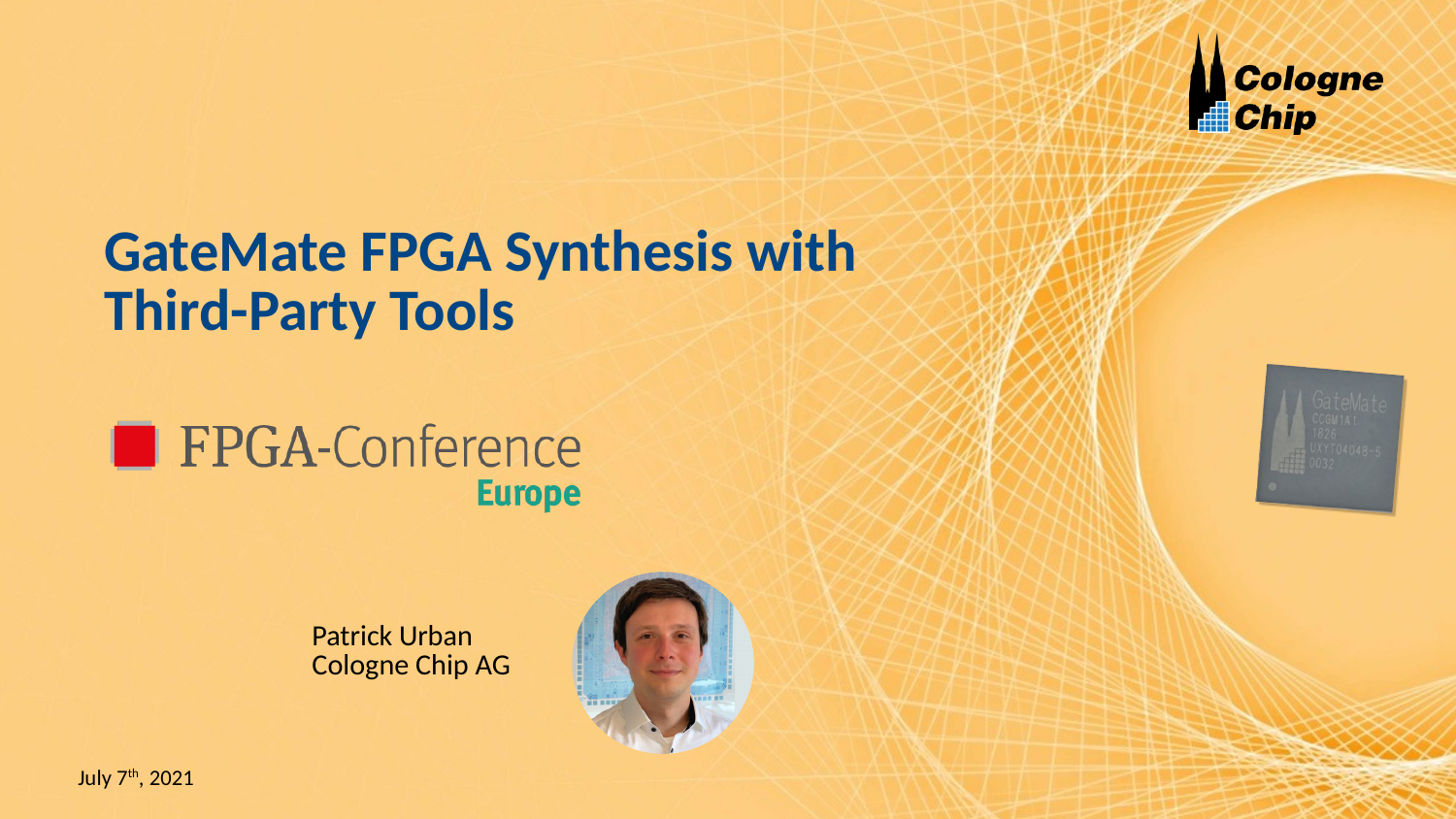# Meet us during the conference



Feel free to arrange a personal meeting with our engineers in our virtual room during the conference from July  $6<sup>th</sup>$  -  $8<sup>th</sup>$  2021!

- Use the link to our virtual room or contact us via e-mail: [info@colognechip.com](mailto:info@colognechip.com)
- Presentation slides and additional material in content library
- If you see this note after the conference, feel free to contact us at any time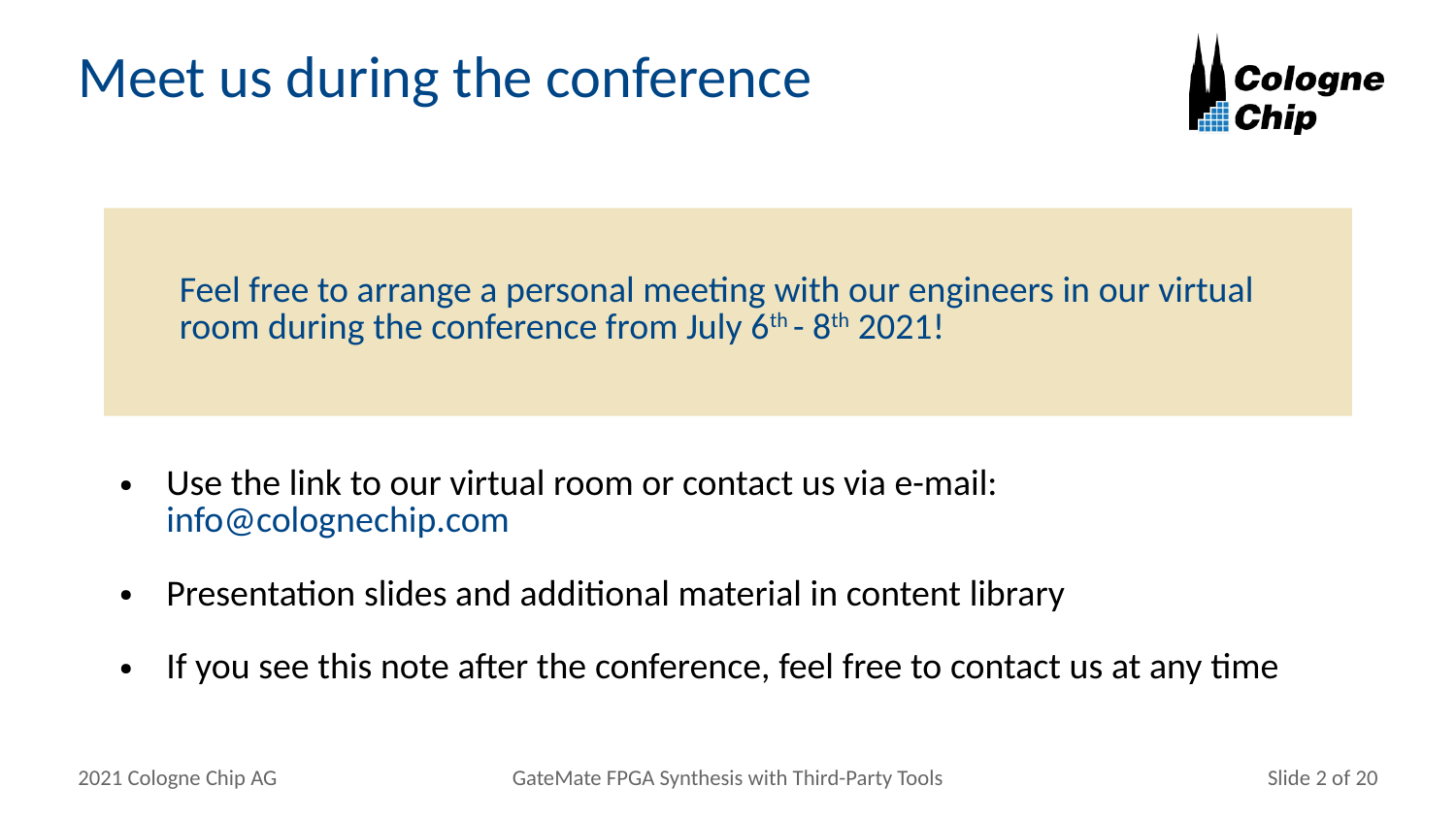# Agenda



1. Introduction to GateMate FPGA

Features, Architecture Overview

2. FPGA Design Flow

File formats, Toolchain

3. Synthesis Tools

Primitives Library

4. Outlook

Roadmap, LUT-tree mapping

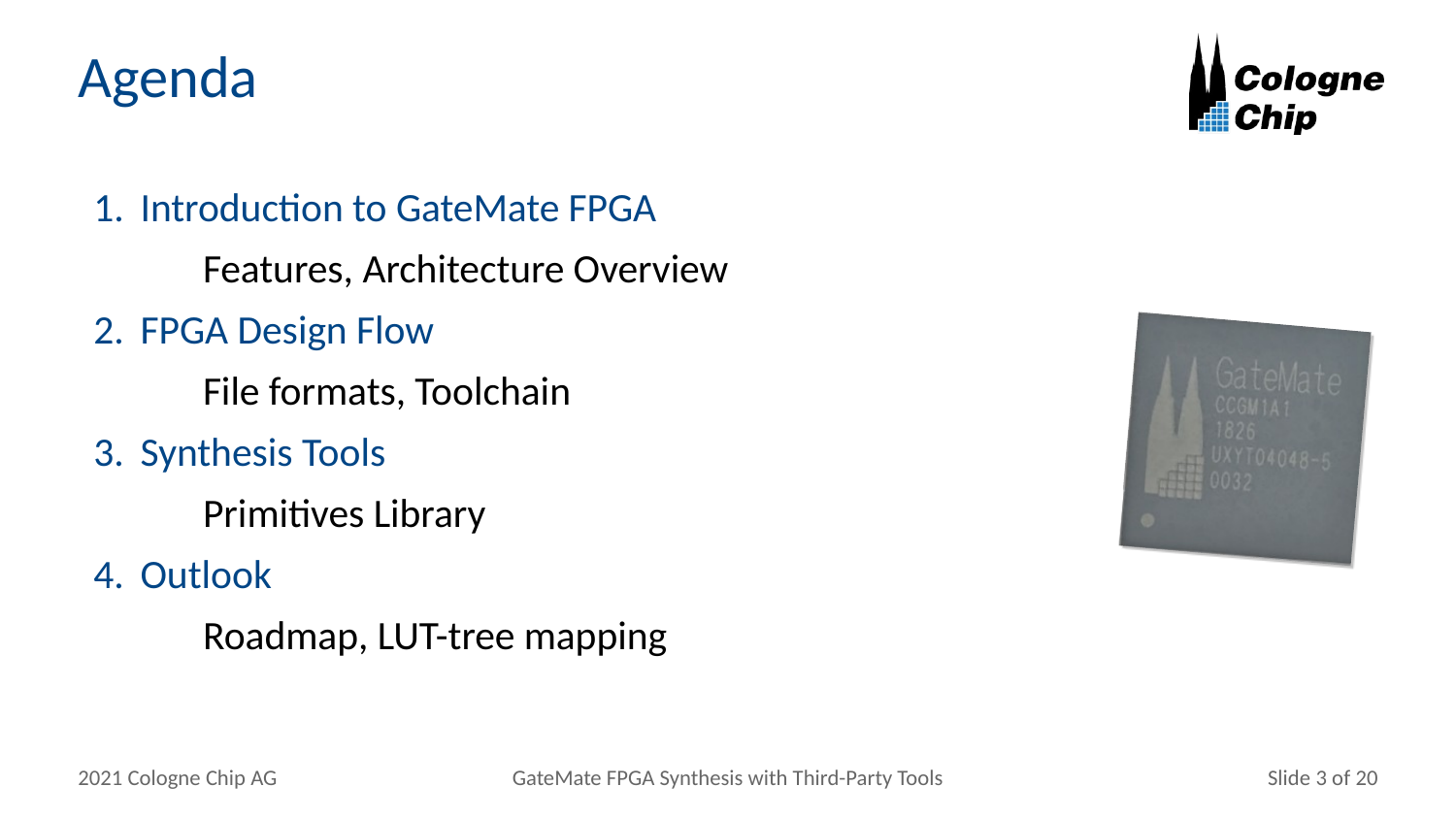

# Features at a glance

• Globalfoundries<sup>™</sup> 28 nm SLP process

GateMate FPGA

- 20,480 programmable elements
	- 1x8 inputs or 2x4 independent inputs
	- 1- or 2-bit full adder or 2x2-bit multiplier
	- 2 Flip-flops
- All 162 GPIO configurable as single-ended or LVDS differential pairs with DDR support
- 32 40Kbit RAM cells (Total 1,280 Kbit)
	- 1x40K or 2x20K cells, up to 80 (SDP) / 40 (TDP) inputs
	- FIFO mode
- 4 Clock Generators (PLL)
- 2.5 Gb/s SerDes Controller
- Core voltage from 0.9V to 1.1V
- $\bullet$  A1, A2+A4: 324-ball FPGA package (15x15 mm)

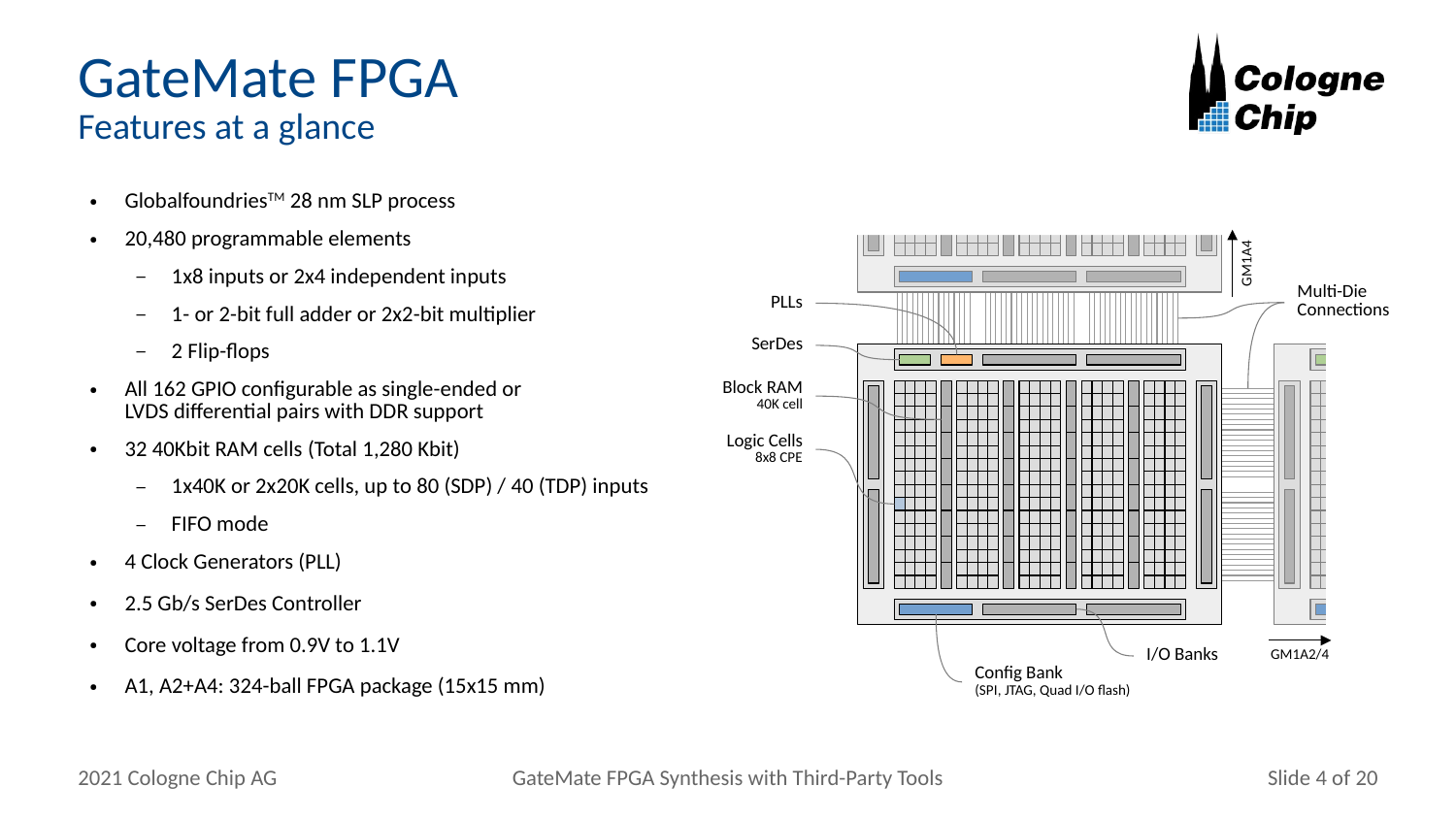# GateMate FPGA Series



| <b>Feature Summary by Device</b> |  |  |
|----------------------------------|--|--|
|----------------------------------|--|--|

| <b>Device</b>           | <b>Size</b>    | <b>CPEs</b> | <b>FFs</b> | <b>Block RAM</b> |            |                |                | <b>GPIO</b>      |                              |                      |  |  |
|-------------------------|----------------|-------------|------------|------------------|------------|----------------|----------------|------------------|------------------------------|----------------------|--|--|
|                         |                |             |            | <b>20K</b>       | <b>40K</b> | <b>PLLs</b>    | <b>SerDes</b>  | Single-<br>ended | <b>Diff. Pairs</b><br>(LVDS) | Package              |  |  |
| CCGM1A1                 | $\mathbf{1}$   | 20,480      | 40,960     | 64               | 32         | $\overline{4}$ | $\mathbf{1}$   | 162              | 81                           | 324 FBGA<br>15x15 mm |  |  |
| CCGM1A2                 | $\overline{2}$ | 40,960      | 81,920     | 128              | 64         | 8              | 2              | 162              | 81                           | 324 FBGA<br>15x15 mm |  |  |
| CCGM1A4                 | $\overline{4}$ | 81,920      | 163,840    | 256              | 128        | 16             | $\overline{4}$ | 162              | 81                           | 324 FBGA<br>15x15 mm |  |  |
| $\bullet\bullet\bullet$ |                |             |            |                  |            |                |                |                  |                              |                      |  |  |
| CCGM1A25                | 25             | 512,000     | 1,240,000  | 1600             | 800        | 100            | 25             | tba              | tba                          | tba                  |  |  |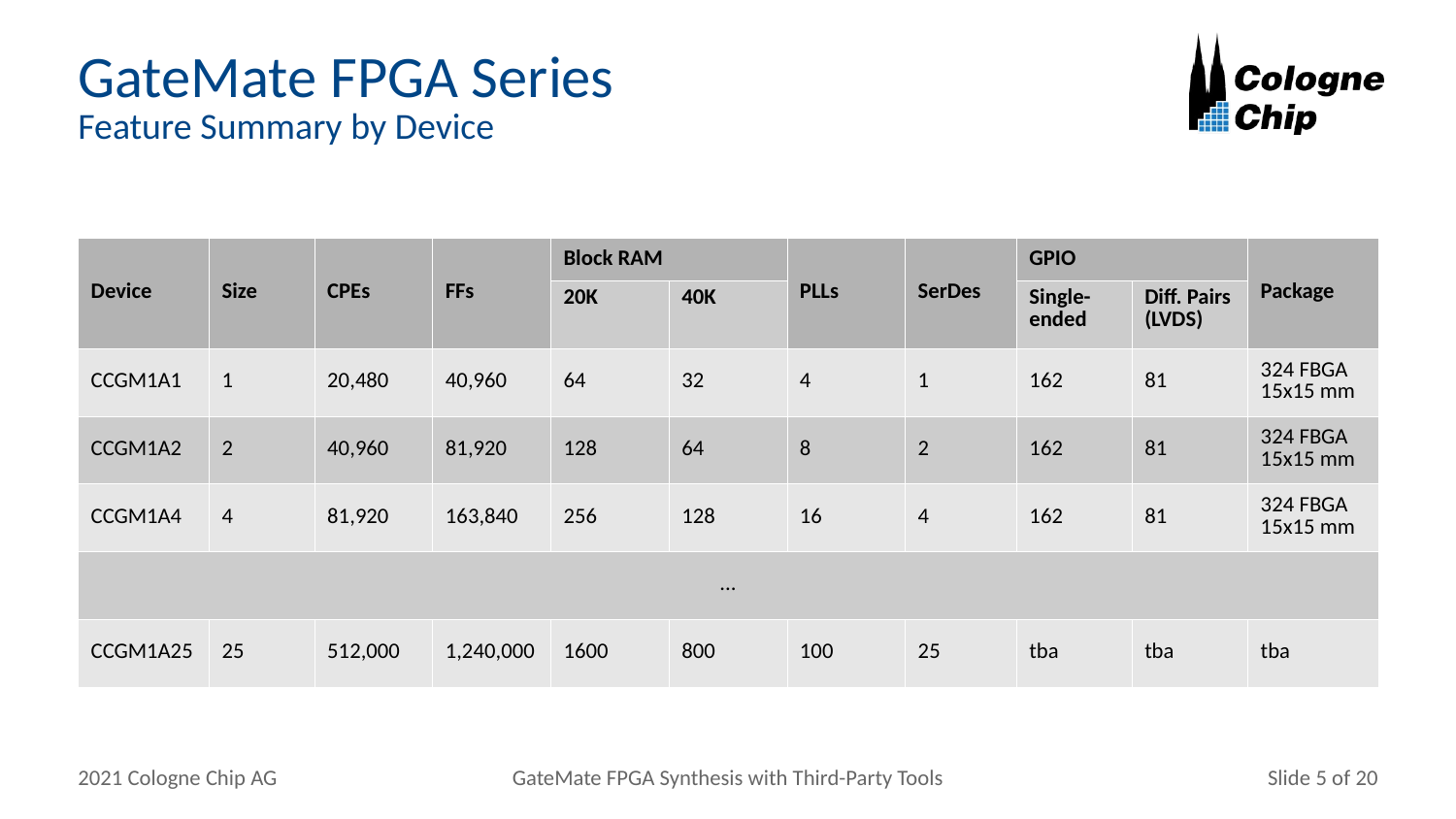# GateMate FPGA

## Central Programming Element

### Combinatorical

- 8-input function with LUT2-tree
- 2 independent 4-input functions
- 6 inputs for MUX-4 function

### Arithmetic

- 1-bit or 2-bit full adder, horizontal or vertical
- $\cdot$  2x2-bit multiplier, expandable to any size **Sequential** 
	- 2 Flip-flops or latches
	- 8+3 inputs for MUX-8 function



Cologne

**Elli** Chip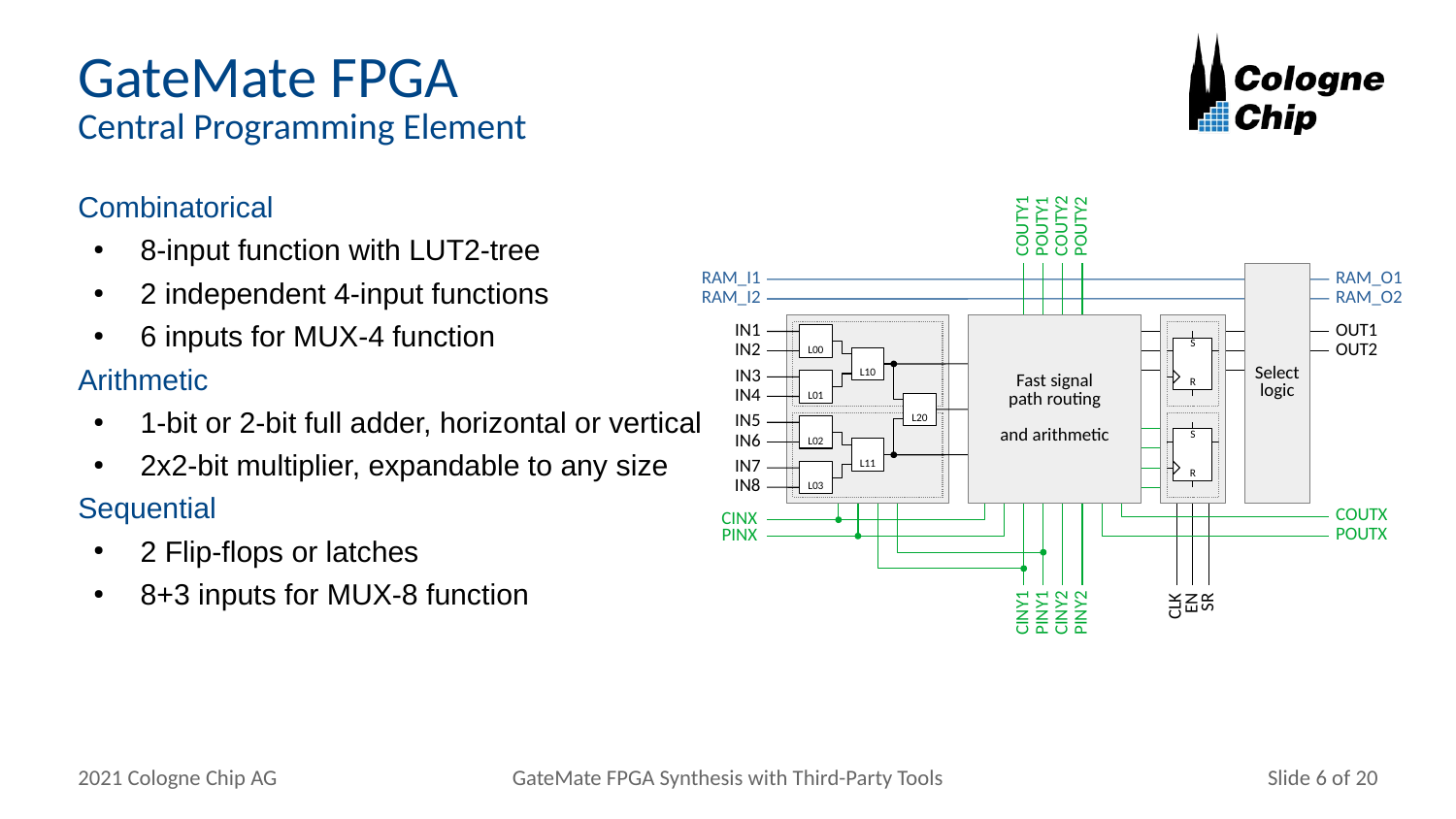# FPGA Design Flow





[1] <https://github.com/nmigen/nmigen>

- [2] <https://github.com/sylefeb/Silice>
- [3] <https://github.com/SpinalHDL/SpinalHDL>
- [4] <https://github.com/trabucayre/openFPGALoader>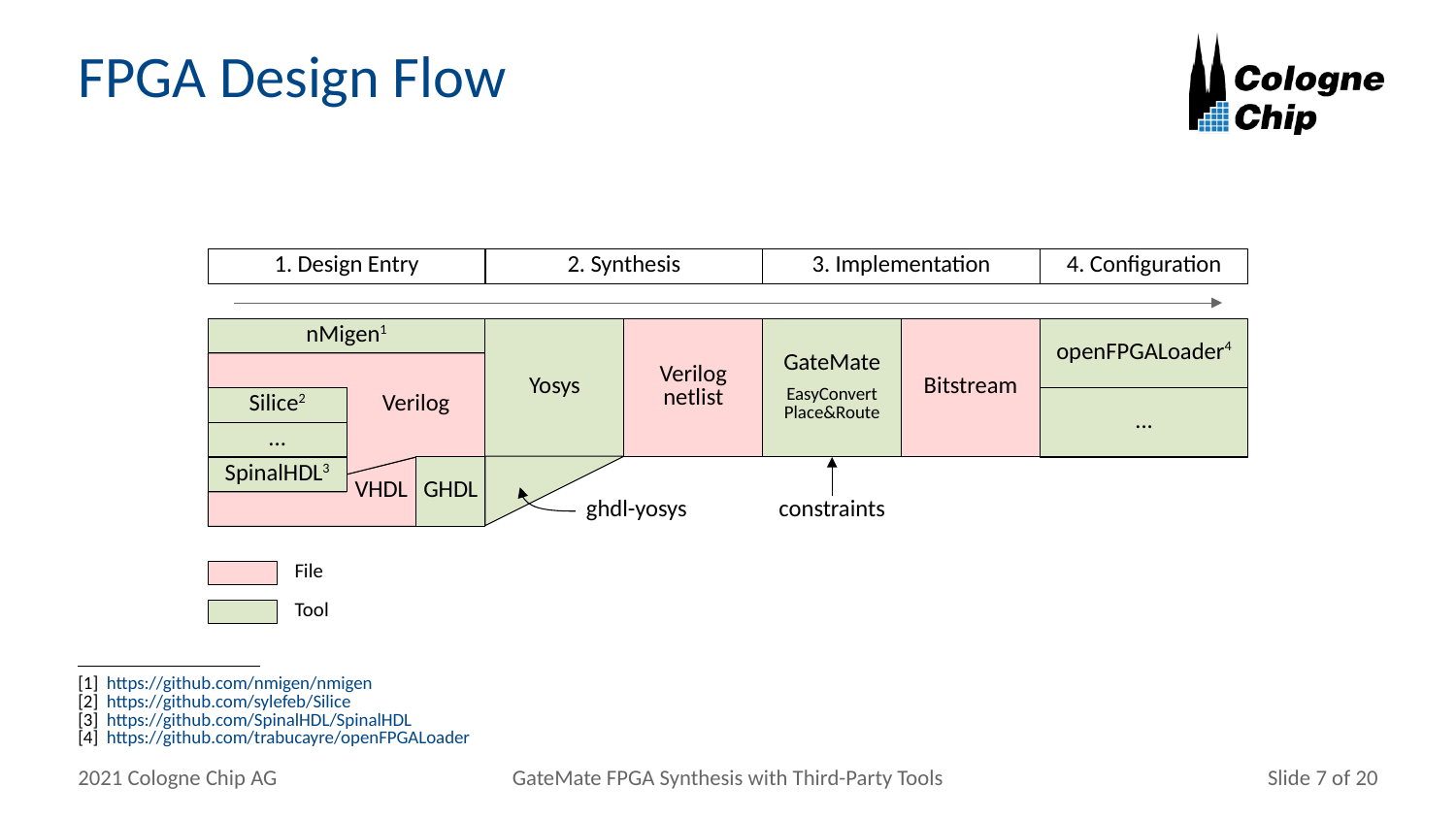### [1] [http://www.clifford.at/yosys/files/yosys\\_presentation.pdf,](http://www.clifford.at/yosys/files/yosys_presentation.pdf) slide 9

• First step: Primitive Specification

- Yosys offers more flexibility in form of »passes«
- 
- Limitation: No IO buffer insertion – Limitation: No multiplier or block RAM inference
- 
- Genus (Cadence)

Synthesis Tools

**Overview** 

Tool research

- 
- 
- Synthesis based on »Liberty Files«

• Leonardo Spectrum (Saros Technology)

- IEEE Standard for defining standard cells
- 





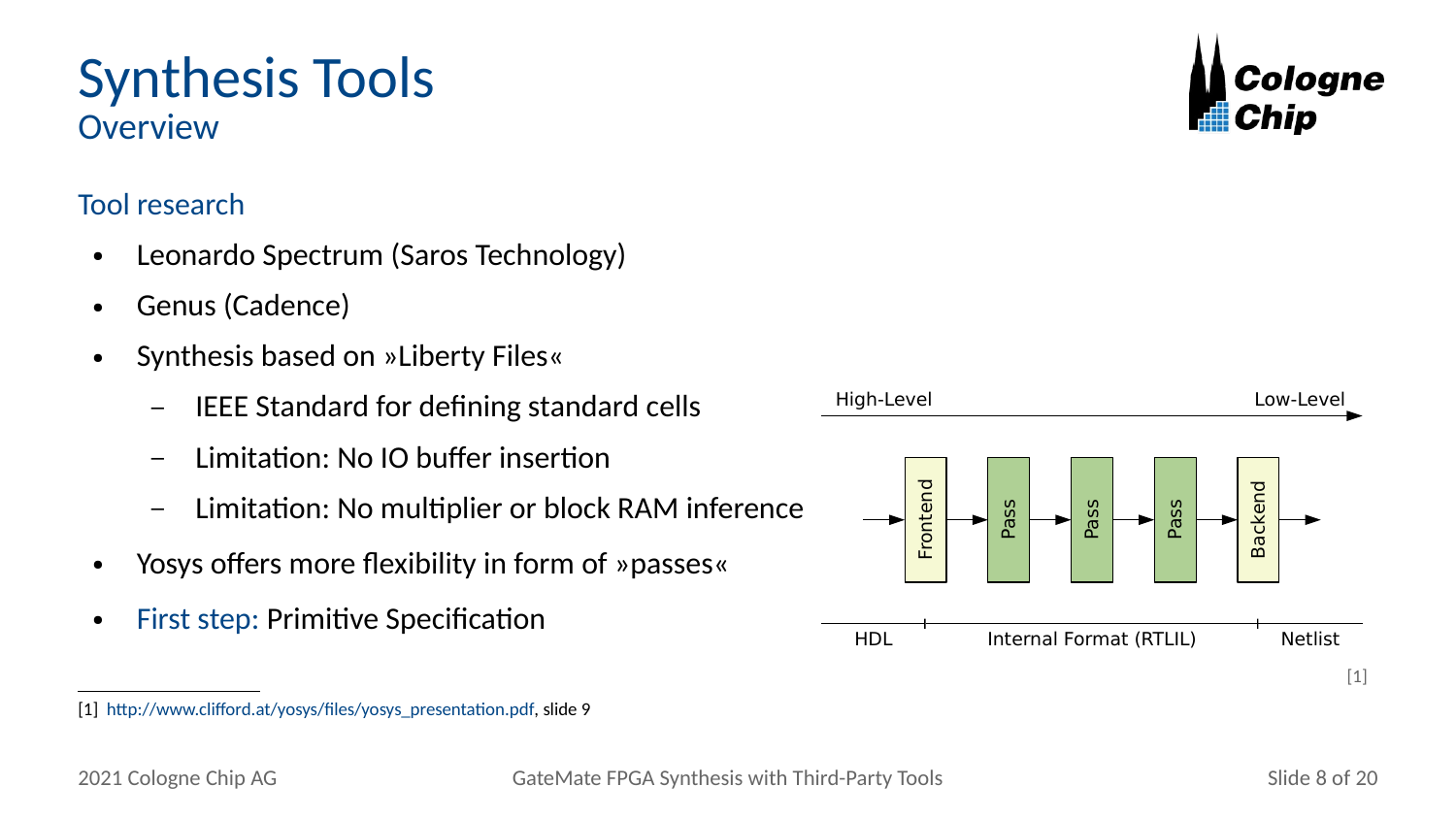# Primitives Library

**Overview** 

### IO Components

- CC\_IBUF / OBUF / TOBUF
- CC\_IOBUF
- CC\_LVDS\_IBUF / OBUF / TOBUF
- CC\_LVDS\_IOBUF
- CC\_IDDR / ODDR

### CPE Components

- CC  $LUT1/2/3/4$
- $\bullet$  CC MX2/4/8
- CC\_DFF / CC\_DLT

### Arithmetic Components

- CC\_ADDF
- CC\_MULT

### Block RAM Components

- CC\_BRAM\_20K / 40K
- CC\_FIFO\_40K

### Other Components

- CC\_PLL
- CC\_SERDES
- CC\_CFG\_CTRL

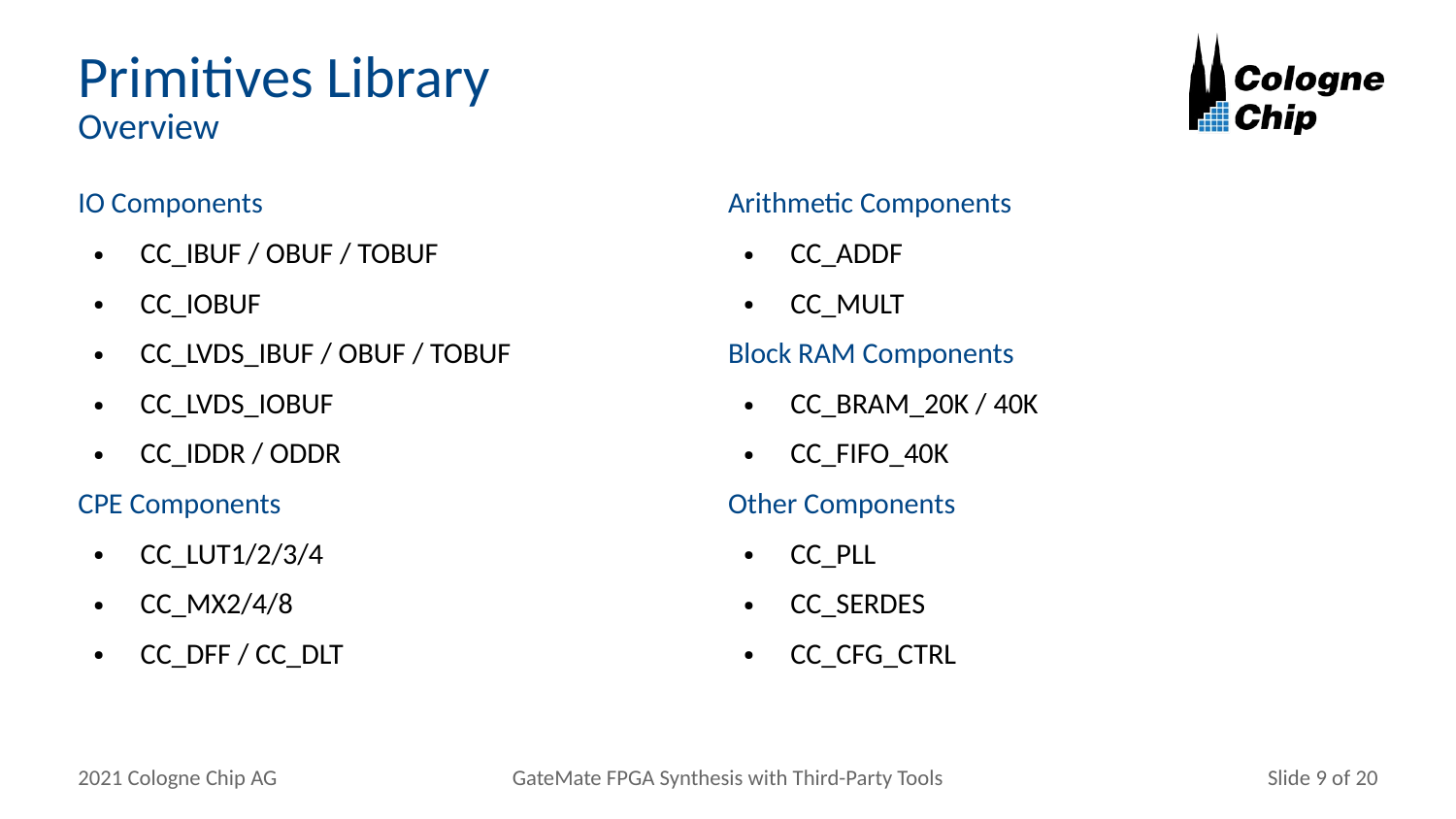# Netlist with Primitves

Cologne l:ii Chip

Technology-Mapping

(I) Design entry before Technology-Mapping (II) Netlist after Technology-Mapping



Generated with yosys -p 'read -sv dffr.v; synth\_gatemate; show'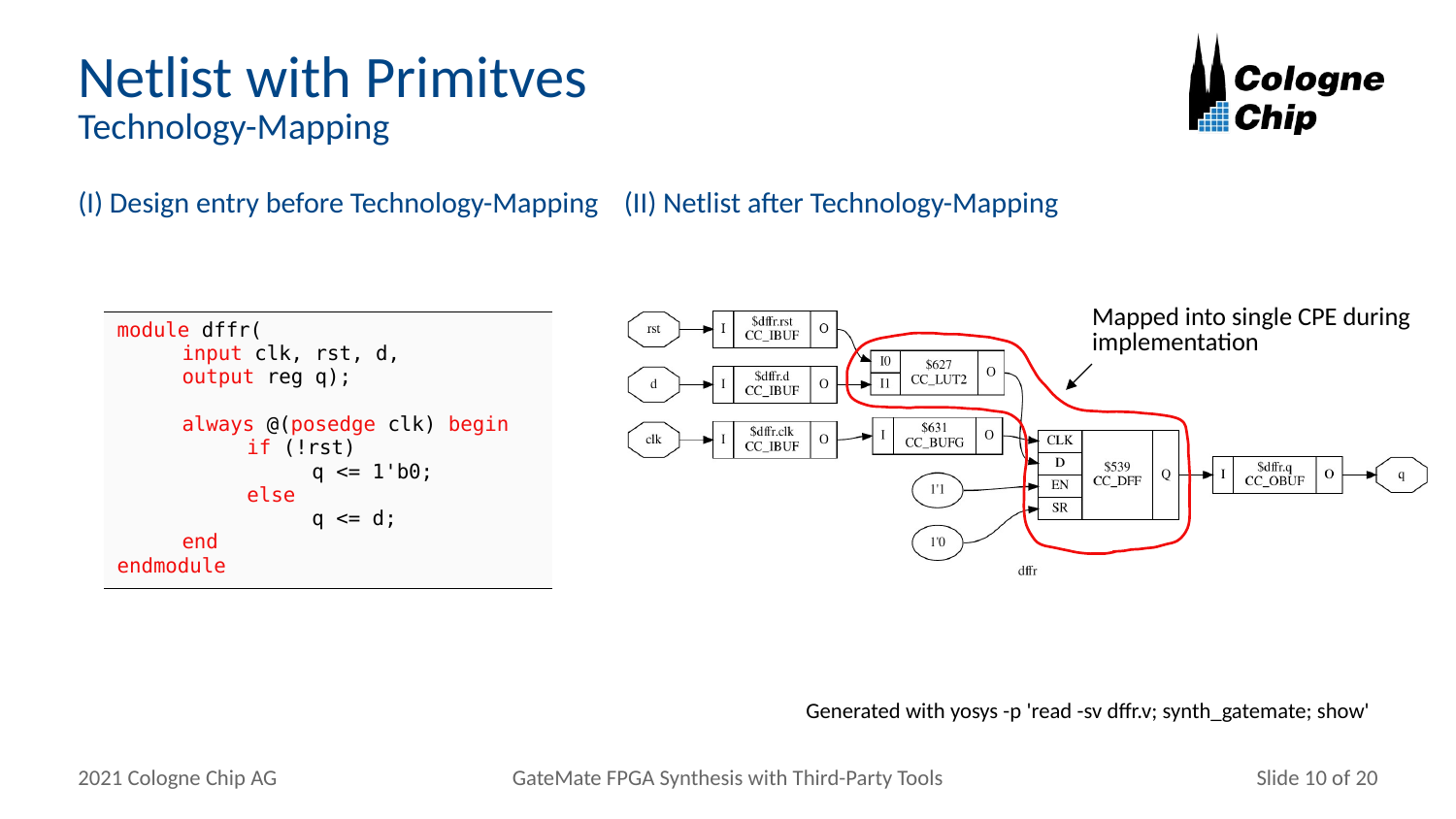# Primitives Library IO Cells

- Single-ended IO cells are automatically mapped during synthesis in yosys
- Manual instantiation allows parameterization of
	- IO delays
	- Pin placement
	- Drive strengths
	- Slew rate control
	- Pullup/pulldown configuration
	- Mapping of registers into IO cells
- LVDS and DDR primitves may be instatiated manually



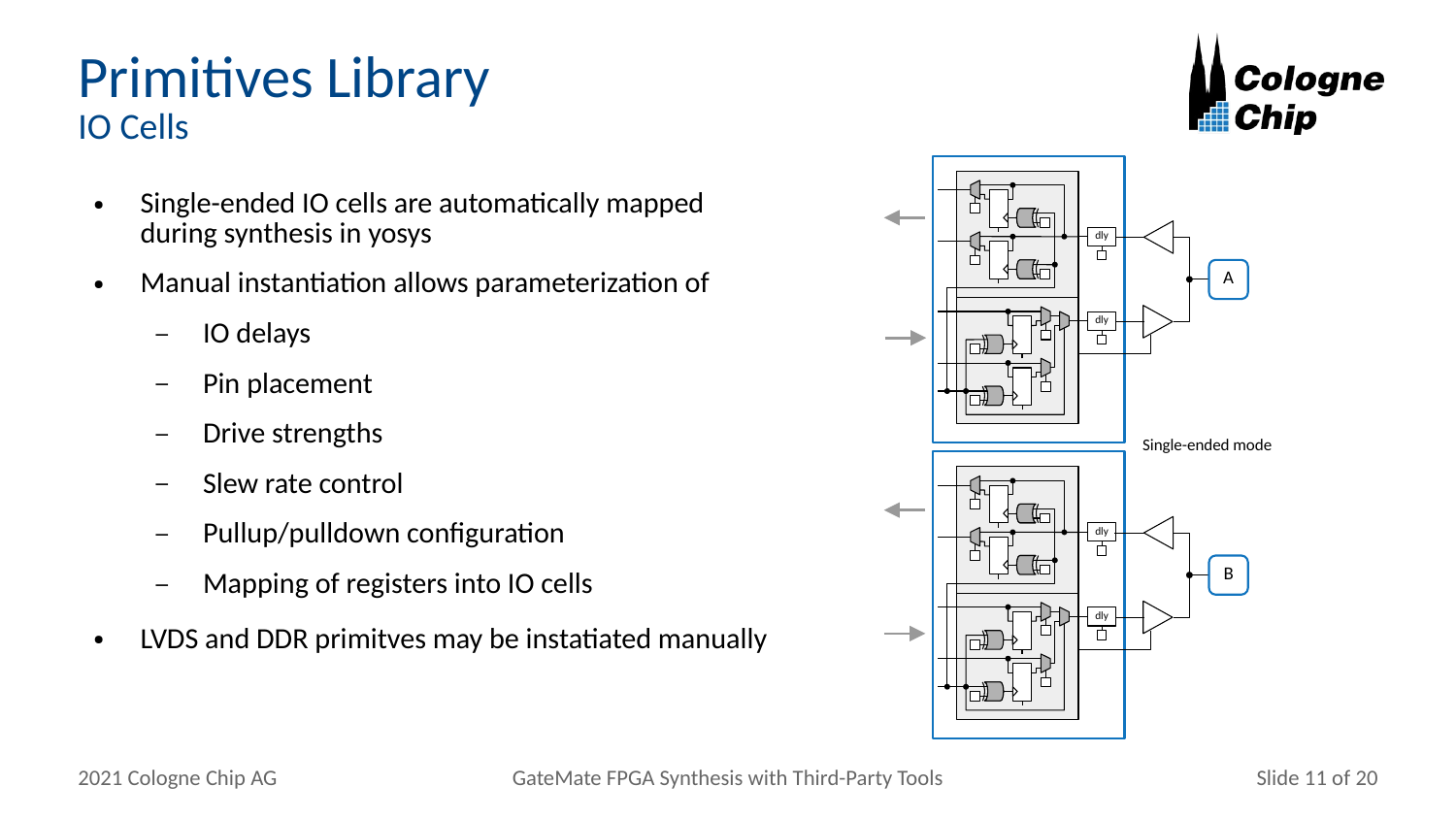# Primitives Library CPE Cells

### Combinatorical

- LUT2-tree is a subset of a LUT4
- We use »ABC« to map LUT4 during synthesis and re-map to LUT2-tree in implementation
- Extract MUX2/4/8 before LUT-mapping

### **Sequential**

- D-type Flip-flops have asynchronous reset
- Add additional LUT for synchronous reset



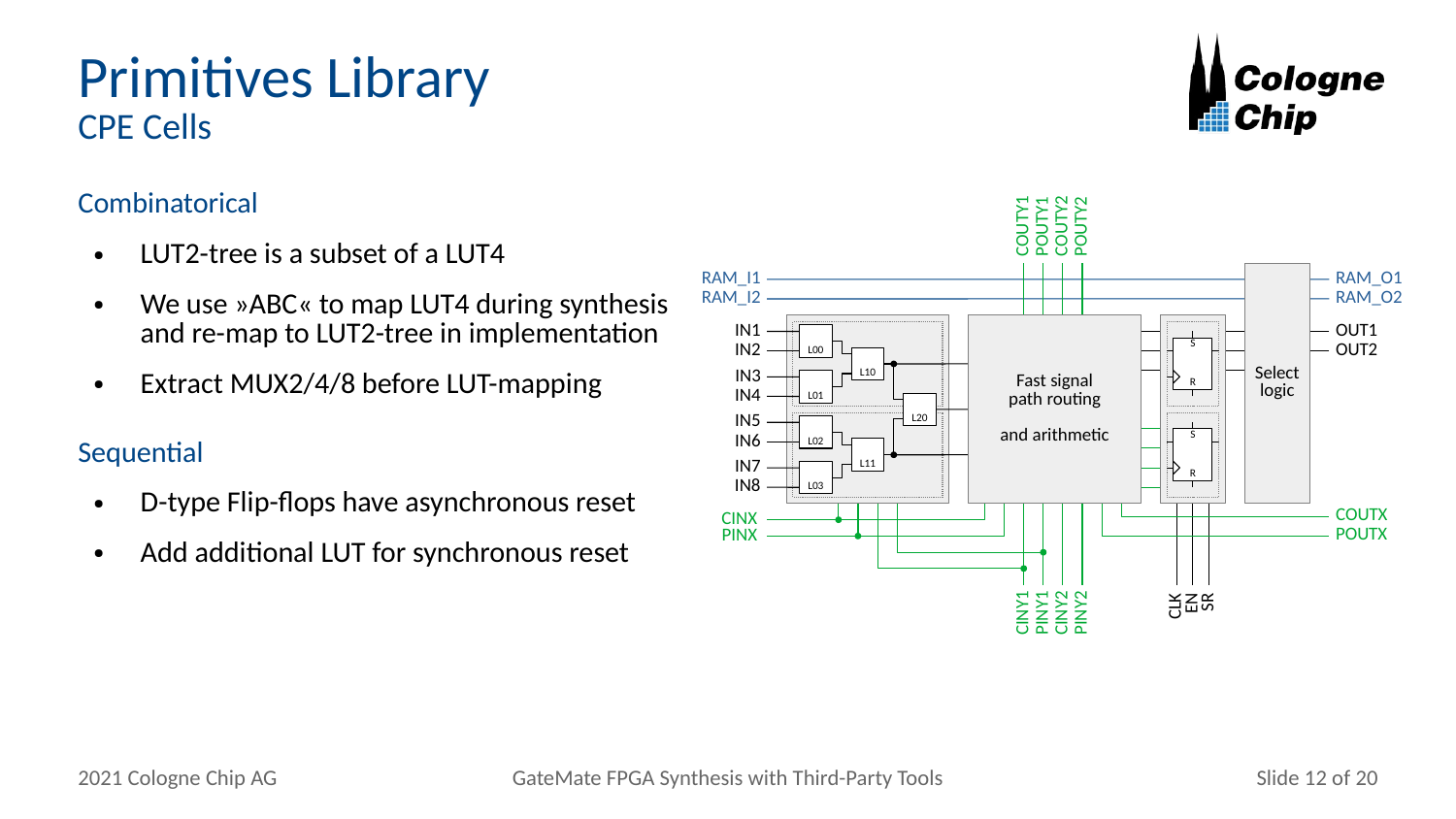## Primitives Library Arithmetic Cells

• Arithmetic functions such as multipliers or adders are automatically inferred during synthesis

### module adder( input wire [3:0] in1, input wire [3:0] in2, output [3:0] out ); assign out =  $in1 + in2$ ; endmodule



### (I) Design Entry (II) Synthesis Netlist (III) Implementation

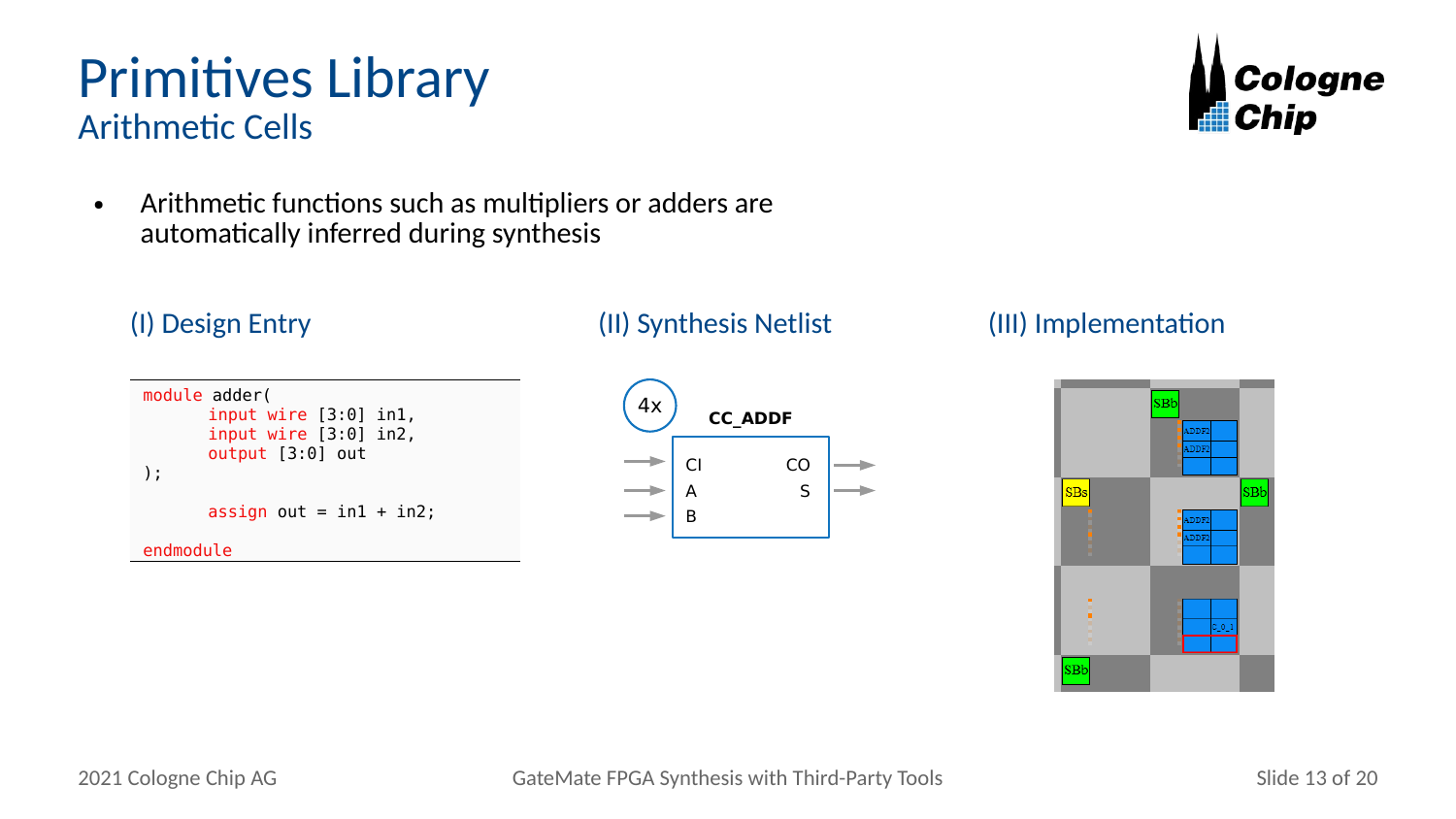## Primitives Library Multiplier Cell

- Common DSP-slices are rare, have fixed positions and limited size
- CPEs may be used to build arbitrary-sized multipliers
- In- and output pipelining registers can be integrated
- Parameterized inputs and outputs in the CC PLL primitive
- Automatically infered and mapped during synthesis with yosys
- Place&Route automatically builds CPE-array







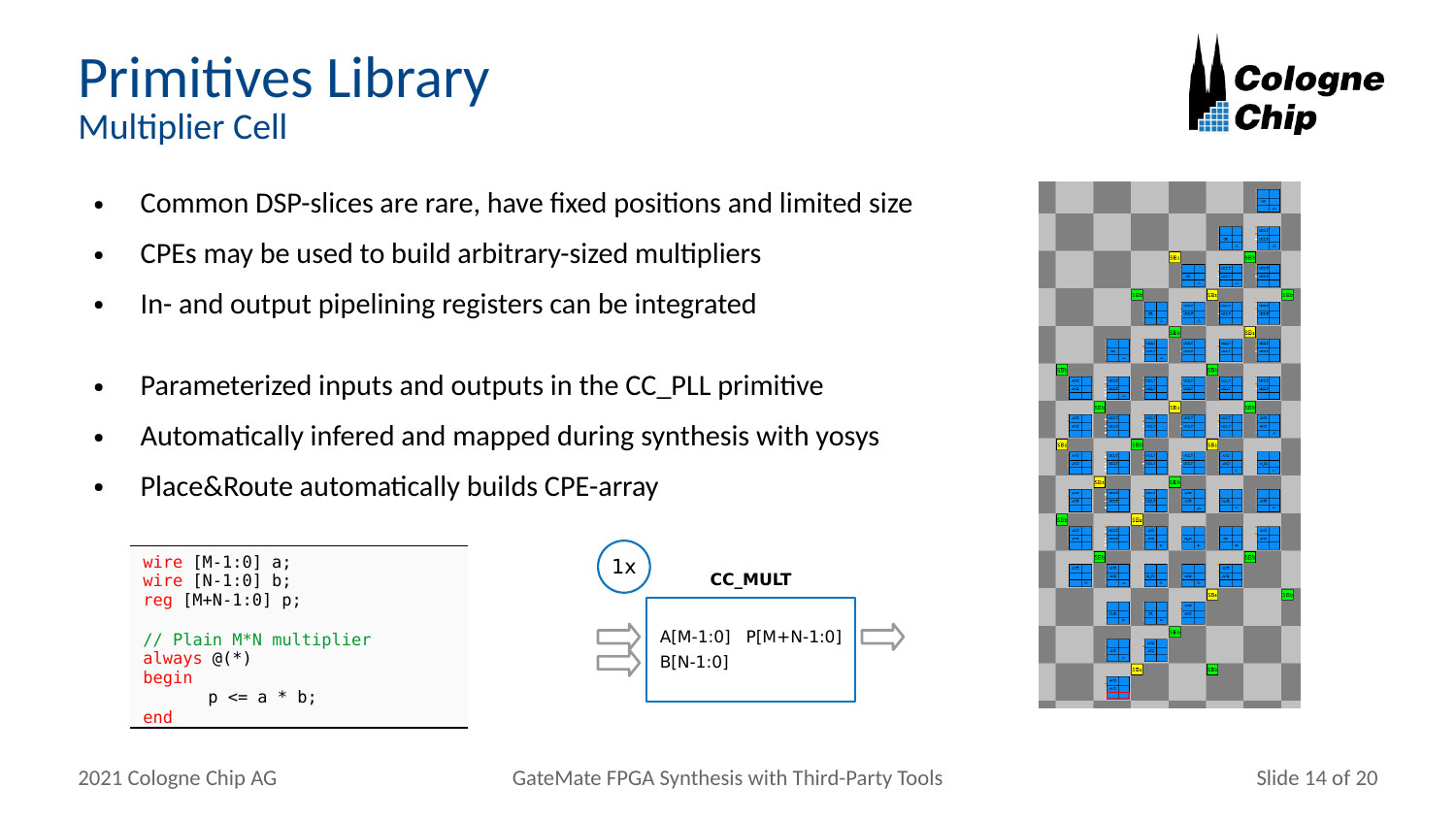# Primitives Library PLL Cell

- Each die has 4 built-in clock generators
- No external tool for primitive generation required
- Parameter setting configures PLL
	- Matching configuration is generated during P&R

```
CC_PLL #( CLK_REF_OUT
      REF CLK("10.0"),
      .0UT^-CLK( "50.0"),
      .PERF_MD("ECONOMY"), // LOWPOWER, ECONOMY, SPEED<br>.IOW JITTER(1).     // 0: disable, 1: enable low
                         1/10: disable, 1: enable low jitter mode
      .CI FILTER CONST(2), // optional CI filter constant
      .CP_FILTER_CONST(4) // optional CP filter constant
) pll_inst (
      .CLK REF(clk), .CLK FEEDBACK(1'b0), .USER CLK REF(1'b0),
      .USER LOCKED STDY RST(1'b0), .USER SET SEL(1'b0),
      .USER_PLL_LOCKED_STDY(usr_pll_lock_stdy),
      USERPLLLOCKED(usr pll \overline{lock}),
      .CLK@Cck@);
```


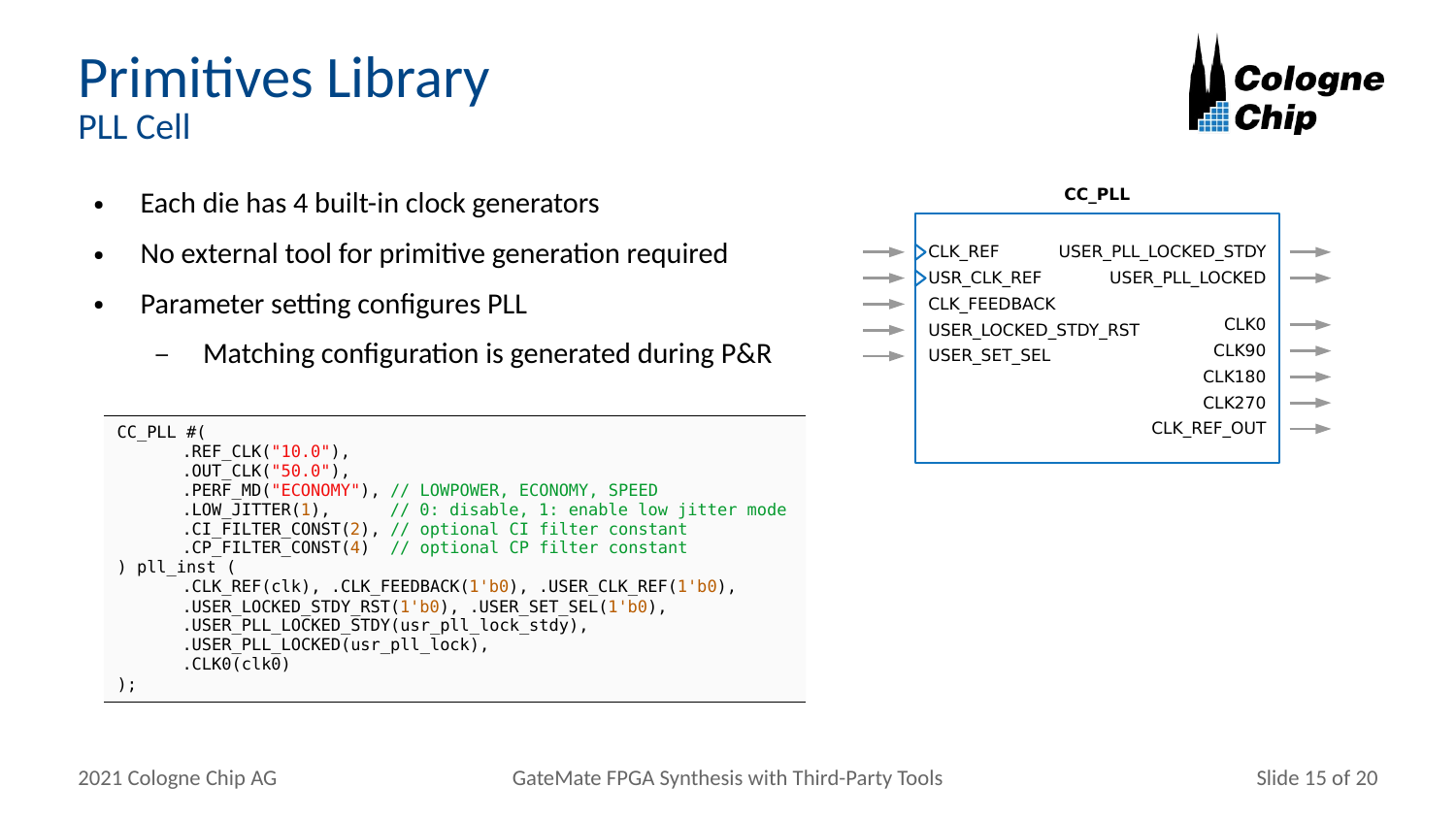# Primitives Library Other Cells (Blackbox)



- SerDes Controller Primitive
- (Re-) Configuration Interface
	- Acces to configuration controller from CPE array
	- e.g. to build wrappers for alternative configuration interfaces



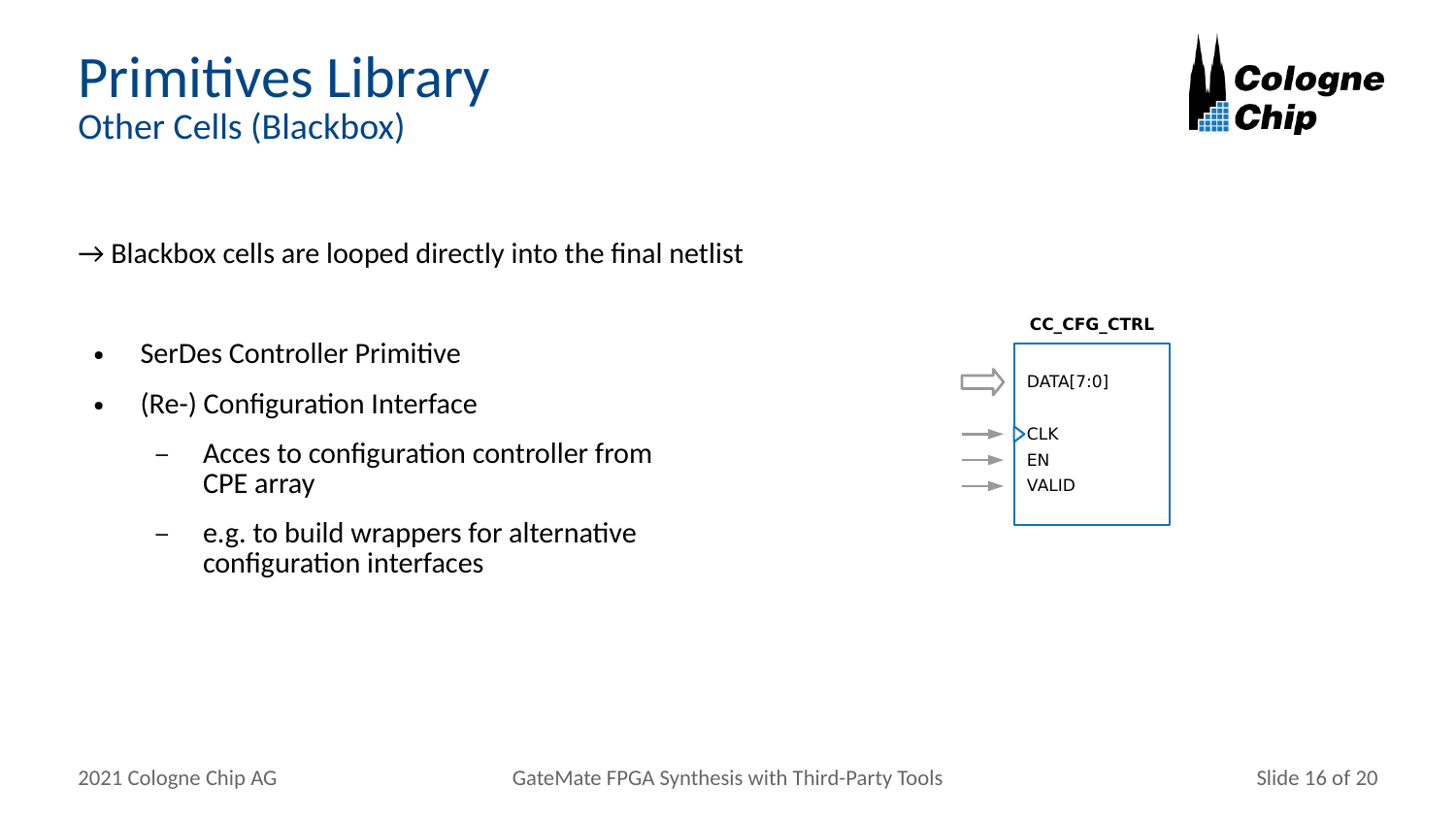## Yosys Synthesis Flow »synth\_gatemate« subpasses





Yosys passes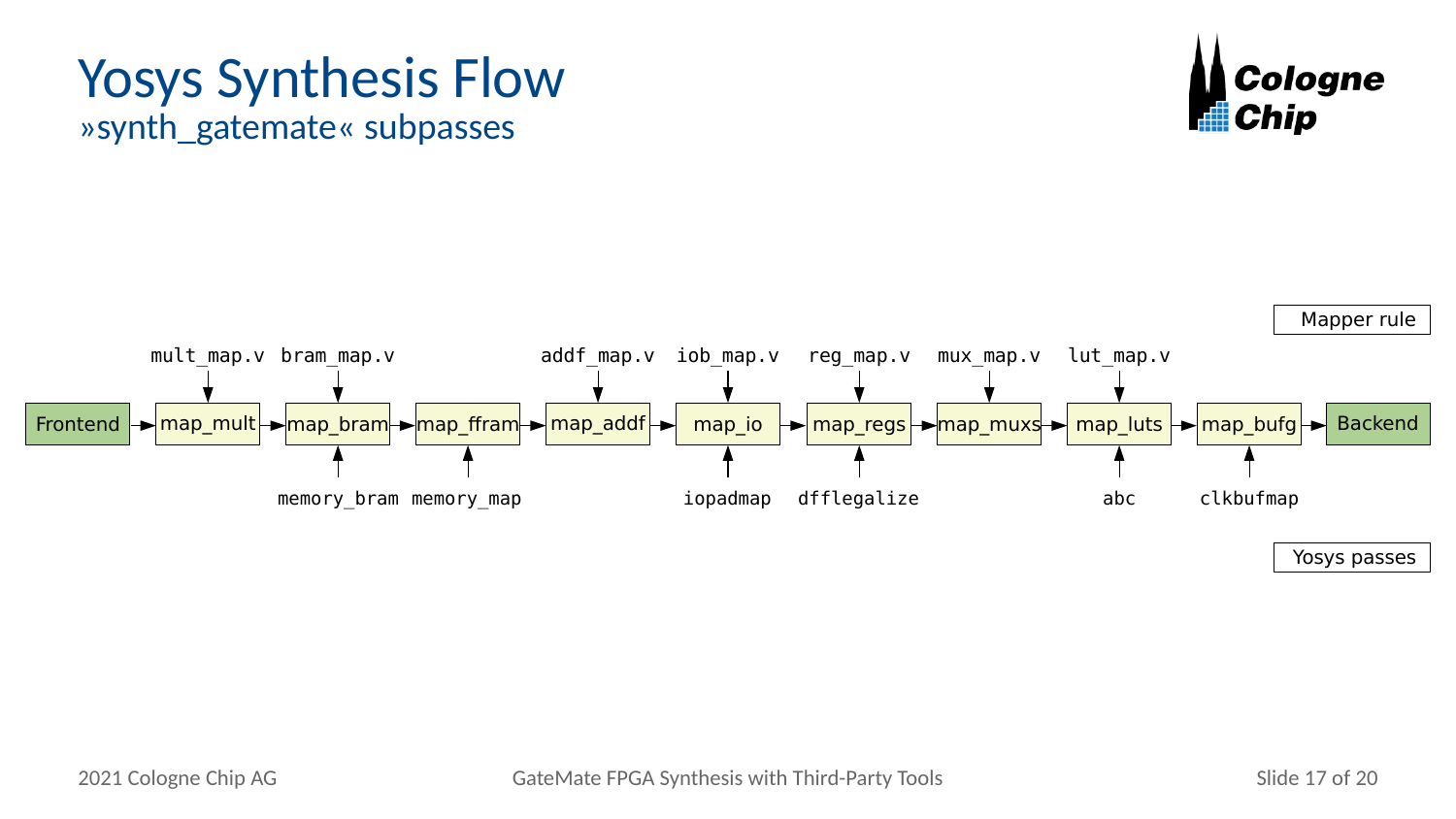**Outlook** 

- Pull request for GateMate »techlib« in Yosys<sup>1</sup>
- Investigations for LUT-tree mapping required

### **Hardware**

- Evaluation Boards and FPGAs will be available soon
- Pull request pending for symbol and footprint in KiCad<sup>2</sup>

Further plans

• Device support in nextpnr<sup>3</sup>





<sup>[1]</sup> <https://github.com/colognechip/yosys>

<sup>[2]</sup> <https://github.com/pointhi/kicad-footprint-generator/pull/611>

<sup>[3]</sup> <https://github.com/YosysHQ/nextpnr>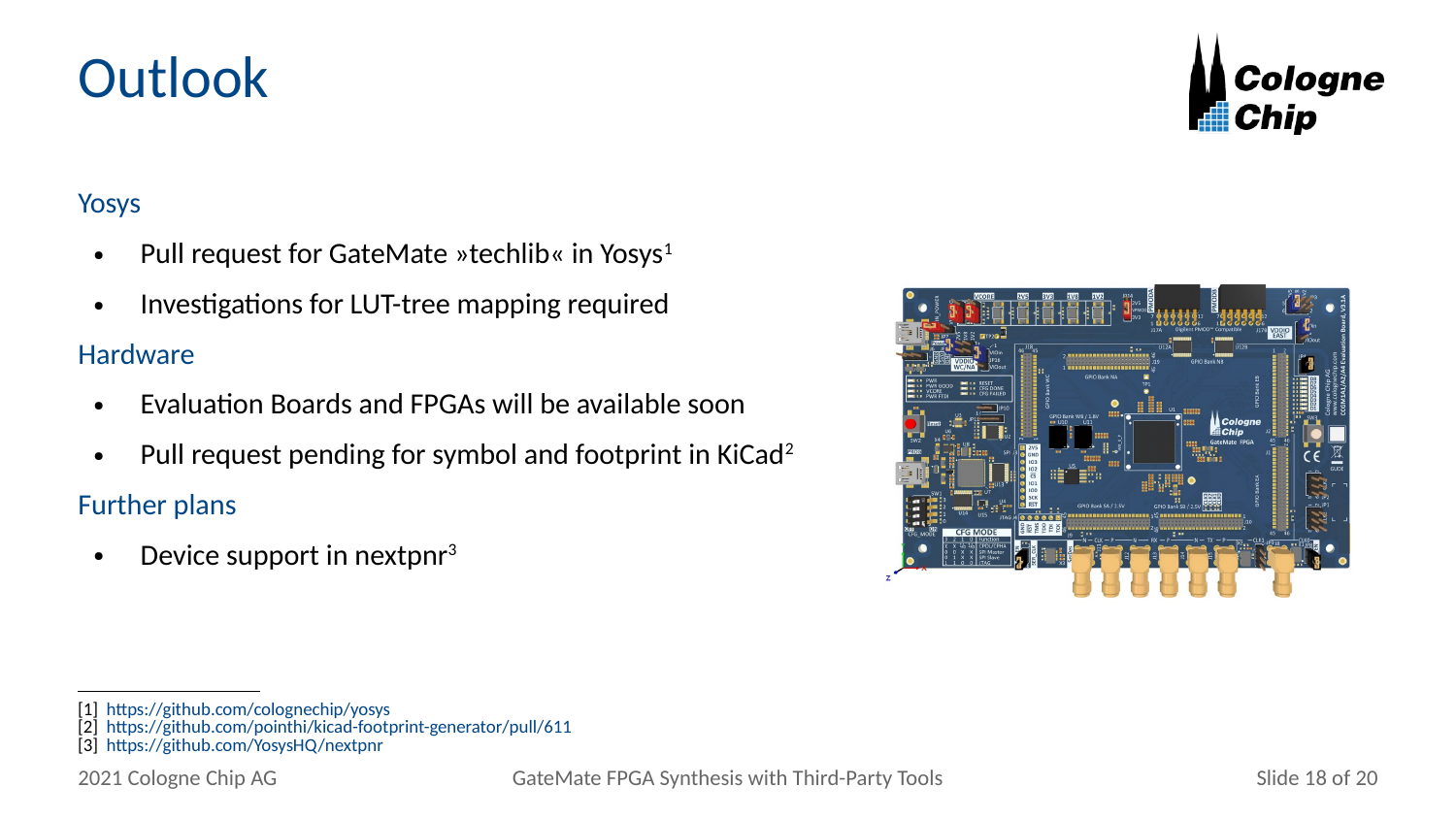

# **Contact**

Patrick Urban Cologne Chip AG

Eintrachtstr. 113 50668 Köln

[https://colognechip.com](https://colognechip.com/) [info@colognechip.com](mailto:info@colognechip.com)